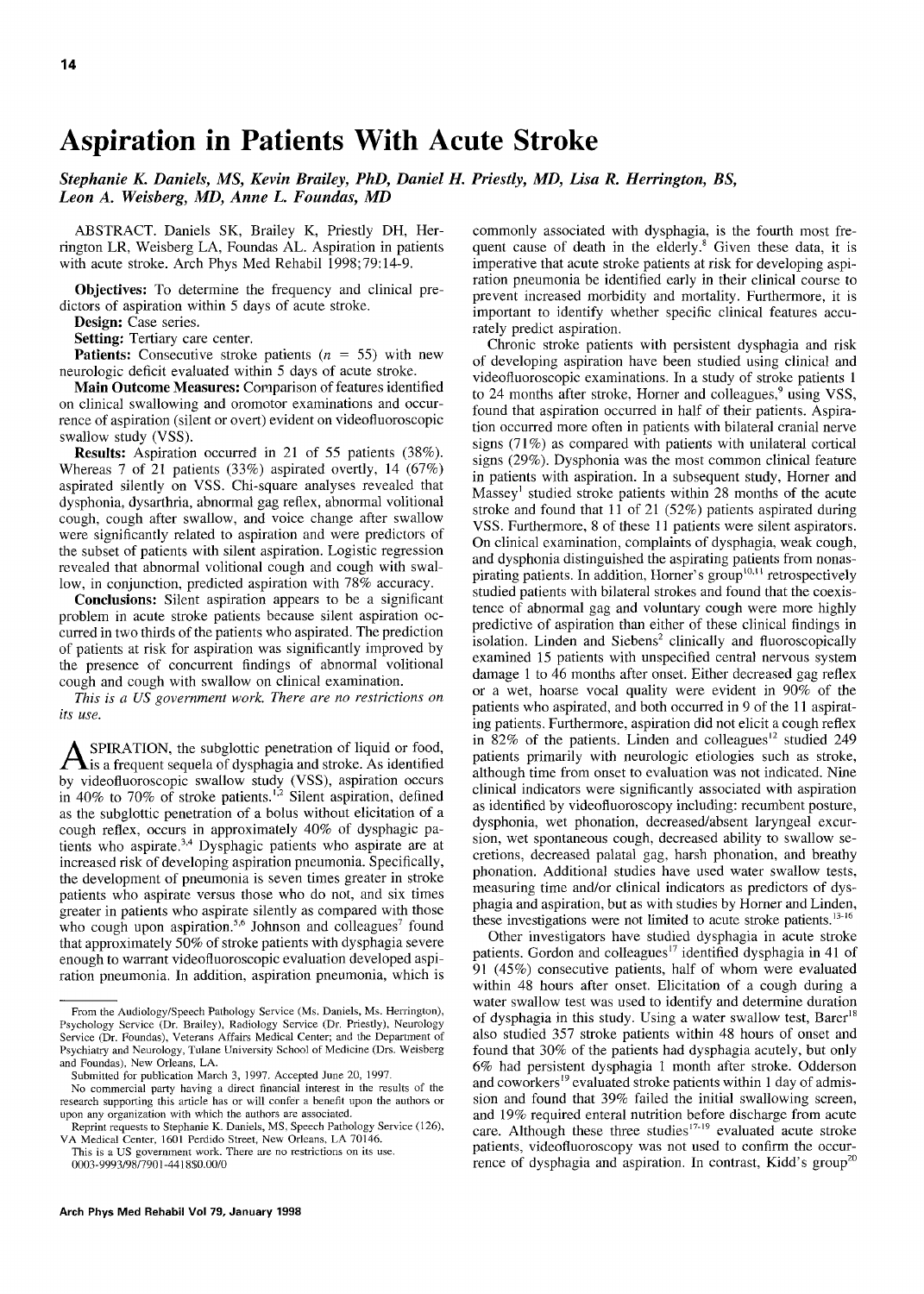used videofluoroscopy to evaluate 60 patients admitted with a presumed stroke, although only 50% had stroke confirmed by computed tomography (CT). Aspiration occurred in 42% of these patients, and clinical assessment within 3 days of admission revealed that decreased pharyngeal sensation, dysphagia on a water swallow test, and stroke severity significantly increased the risk of aspiration. Smithard and colleagues<sup>21</sup> studied the association between dysphagia and outcome and complications by using videofluoroscopy and clinical evaluations in acute stroke patients. Fifty percent of their patients were identified with an unsafe swallow on clinical examination, and 21% aspirated on VSS. VSS results, however, were not reported for 27 patients, which may have underestimated the incidence of aspiration. Patients diagnosed with an unsafe swallow on the clinical evaluation had a greater incidence of chest infection and increased mortality when compared with patients with aspiration during the VSS.

There is a consensus that swallowing difficulties are common in stroke patients, and it is well established that dysphagia puts these patients at increased risk of aspiration and developing aspiration pneumonia. Specifics regarding the incidence of dysphagia and aspiration have been more difficult to study in acute stroke patients, and more data are available on chronic stroke patients than on acute stroke patients. The prevalence of aspiration, particularly silent aspiration, in acute stroke patients has not been fully elucidated. Furthermore, clinical disorders of the oropharyngeal mechanism that may predict aspiration in acute stroke patients have not been previously investigated a priori. Therefore, the goals of this study were (1) to determine the incidence of dysphagia and aspiration in acute stroke patients, (2) to confirm aspiration by VSS and to record the occurrence of silent aspiration during VSS in acute stroke patients, (3) to determine whether specific clinical features of the oropharyngeal mechanism predict aspiration, and (4) to determine the clinical outcome from dysphagia by following patients throughout their hospitalization. We conducted a prospective study of consecutive stroke patients and performed a clinical evaluation and VSS within 5 days of hospitalization to answer these questions that relate to aspiration in acute stroke patients.

### **METHODS**

#### **Subjects**

Fifty-five patients consecutively admitted to the Veterans Affairs (VA) Medical Center in New Orleans (LA) with a new neurologic deficit were recruited to participate in the study, which was approved by the Institutional Review Board at Tulane University School of Medicine and at the VA Medical Center. Mean patient age was 66 years (SD, ll; range, 41 to 93 yrs), and all patients were men. Stroke was confirmed by documentation of acute infarct by either CT or magnetic resonance imaging (MRI) in the patients studied. Fourteen patients presented with unilateral right hemispheric damage, 24 presented with unilateral left hemispheric damage, 13 presented with bilateral hemispheric damage, and 4 presented with brain stem infarcts. A complete mental status examination was not performed on all patients. Obtunded and agitated patients, however, were excluded from further study using VSS because these patients are at increased risk of complications related to the procedure. Obtunded mental status was operationally defined as brief arousal with vigorous verbal or tactile stimulation required to elicit a response, and agitation was defined as aggressive, uncooperative behavior. In addition, patients with a history of oropharyngeal dysphagia, oropharyngeal structural damage,

or neurologic disease other than stroke that may produce dysphagia were excluded from the study. Using these exclusion criteria, only two patients were excluded from further study.

#### **Procedures**

All patients underwent evaluation of the oropharyngeal mechanism, clinical swallowing assessment, and VSS within 5 days of admission. Neuroimaging studies were obtained upon patient admission. CT or MRI was repeated within 2 weeks on patients with initial negative scan results.

### **Oromotor Examination**

Assessment of oral musculature symmetry, strength, agility, and sensation was completed (appendix). Features of the oromotor examination included measurements of isolated movements as well as continual speech and nonspeech movements of the mandible, tips, tongue, velum, and larynx. Light touch of the face was examined, as well as production of a volitional cough and elicitation of a gag reflex. Identification of dysphonic voice quality was made and classified as wet hoarseness, strained, breathy, or nonspecific hoarseness. Assessment for dysarthria included evaluation of articulatory precision and agility, fluency, resonance, and intelligibility.

### **Clinical Swallowing Examination**

The bedside swallowing assessment consisted of administering liquid, semisolid, and solid consistencies at varying calibrated volumes and assessing oral transition, oral retention, initiation of laryngeal elevation, laryngeal excursion, voice quality after swallow, and spontaneous cough. Assessments were initiated with a 5-mL liquid bolus and progressed to 10- and 20 mL volumes. All volumes were administered twice, for a total of 70mL. The evaluation for liquids was terminated if the patient coughed or demonstrated alterations in vocal quality immediately following or within 1 minute after swallowing. Semisolid and solid volumes were initiated at half-teaspoon volumes (2.5mL) and progressed to continuous ingestion. Administration of a consistency was terminated if a patient demonstrated either a cough or changes in voice quality after the swallow.

## **Fluoroscopic Examination**

The VSS was performed by speech pathology in conjunction with radiology. VSS samples were recorded using a Super-VHS videocassette recorder, which was coupled to a counter timer that encoded digital time in hundredths of a second on each video frame. A video recording of the oral cavity (anterior to the lips) and the pharynx (inferior to the upper esophageal sphincter) was obtained in the lateral plane as the patient swallowed in duplicate liquid barium (81%wt/vol) at volumes of 3. 5, 10, and 20mL, and half-teaspoon barium paste (100%wt/ vol). The examination was initiated with the 3-mL volume and advanced accordingly unless the patient exhibited significant aspiration that could not be eliminated with therapeutic intervention. In these cases the study was discontinued. Video recordings were analyzed using the slow motion and frame-byframe capabilities of the recorder. Aspiration was identified as entry of barium inferior to the level of the true vocal folds. Aspiration was documented as overt or silent. Overt aspiration was defined as no elicitation of a cough reflex upon subglottic penetration, whereas silent aspiration was defined as no elicitation of a cough reflex following subglottic penetration.

In addition to aspiration, seven features of oropharyngeal dysmotility were evaluated. In the oral stage these features were: (1) anterior bolus loss, identified as spillage from the lips; (2) delayed initiation of movement, identified as inability to begin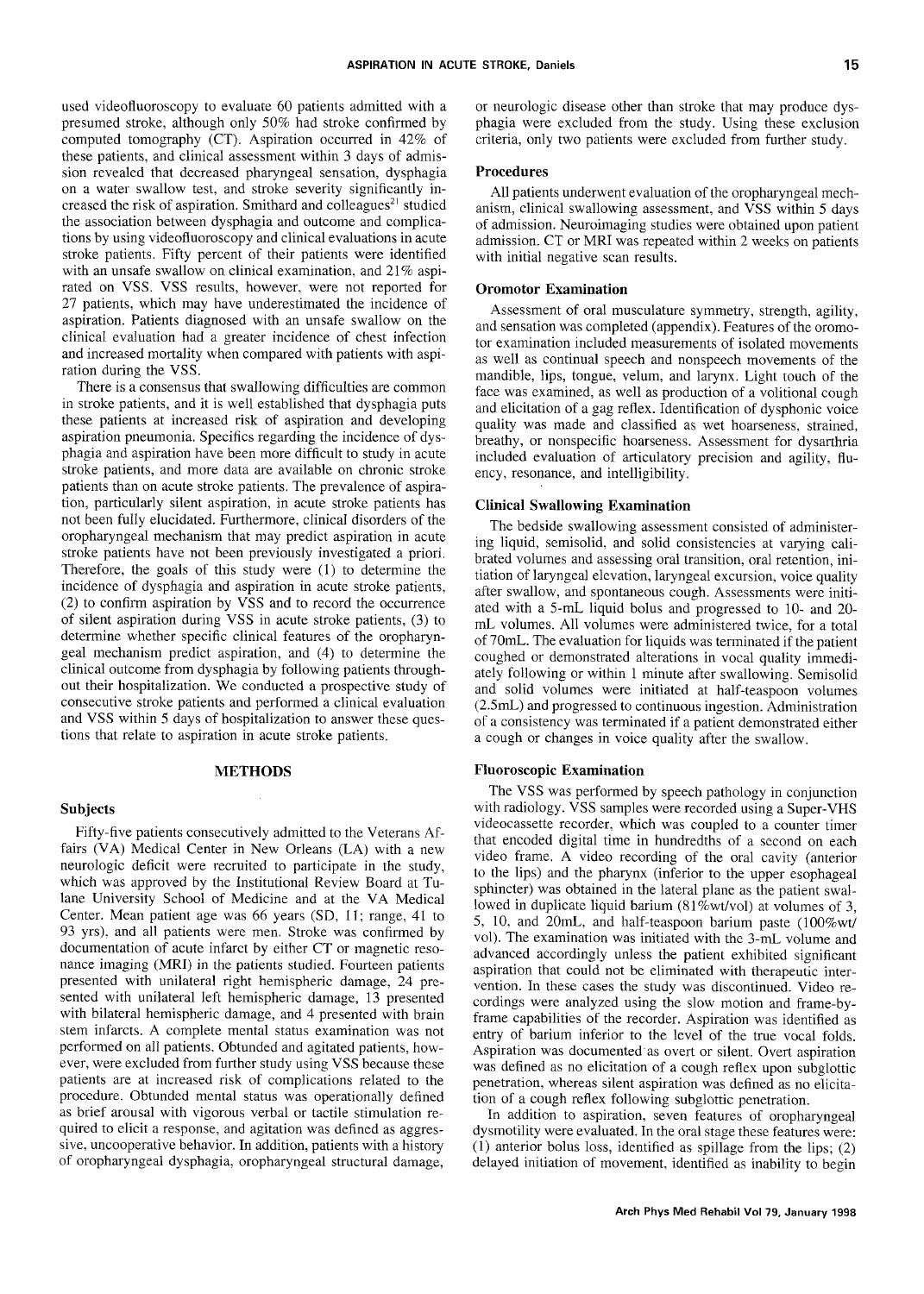oral transfer upon command to swallow; and (3) uncoordinated initiation of oral transfer, defined as groping and effortful labial, lingual, and mandibular movements. The pharyngeal stage dysmotility patterns evaluated were: delayed pharyngeal swallow, reduced laryngeal excursion, penetration into the laryngeal vestibule, and stasis. Delayed pharyngeal swallow was measured from the time the bolus head reached the point where the ramus of the mandible bisects the base of the tongue until the onset of laryngeal excursion.<sup>22</sup> The delay was rated as mild  $(.45 -$ to 2-second delay), moderate (3- to 5-second delay), or severe (6 second or longer delay). Delays of less than .45second were considered within normal limits and were consistent with Tracy and colleagues, 23 who identified average delay time as .24sec for normal controls younger than age 60 and .36sec for those older than age 60. Vallecular and hypopharyngeal locations of the bolus before elicitation of the pharyngeal swallow were identified as pooling. Decreased laryngeal elevation was identified as reduced anteriosuperior hylolaryngeal excursion, which was not quantified temporally. Supraglottic penetration was identified as entry of barium into the laryngeal vestibule superior to the true vocal folds. Stasis was identified as pharyngeal residue after the swallow. The specific location of stasis (valleculae, pyriform sinus, or both areas) was noted and rated on a scale of 1 (coating) to 3 (complete filling of space).

Dysphagia was rated on a scale of 0 (normal) to 4 (severe). Mild dysphagia (score 1) was classified by evidence of decreased oral stage transition, inconsistent mild delay in the pharyngeal swallow (.45 to 2sec), inconsistent mild-moderate stasis, or intermittent evidence of trace penetration into the laryngeal vestibule with immediate clearing. Moderate dysphagia (score 2) was classified by mild to moderate delay in the pharyngeal swallow (.45 to 5sec), decreased laryngeal elevation, or moderate stasis resulting in laryngeal penetration with stasis and/or 2 or fewer instances of aspiration of a single consistency. Moderate-severe dysphagia (score 3) was classified by a moderate to severe delay in the pharyngeal swallow (3 to 5sec or greater) or moderate to severe pharyngeal stasis resulting in consistent aspiration of a single viscosity. Severe dysphagia (score 4) was identified by a severe delay in the pharyngeal swallow (longer than 5sec) or moderate to severe stasis with build-up on consecutive swallows resulting in aspiration of more than 1 consistency. Severity was determined before therapeutic intervention was initiated. Videoftuoroscopic studies were reviewed without prior knowledge of the results of the clinical examinations.

All dysphagic patients in our study were treated with appropriate clinical measures (ie, swallowing therapy, compensatory strategies, diet alteration, nonoral intake). Follow-up VSS was not routinely performed and was completed on an individual basis as warranted. Patients' medical charts were reviewed at monthly intervals for 3 months to determine incidence of aspiration pneumonia and nutritional status following stroke onset.

#### **Data Analyses**

In this study, dysphagia and aspiration (silent or overt) identified on the VSS were the dependent variables, and characteristics of the clinical examinations were the independent variables. The data were analyzed comparing the results of the clinical evaluations with the results of the VSS. Chi-square analyses were performed to determine related clinical characteristics. Logistic regression was performed to identify significant combinations of predictor variables. The sensitivity and specificity of observance of a clinical feature as an indicator of aspiration were determined. Sensitivity and specificity are two standard measures of the accuracy of a diagnostic system. Sensitivity is the probability that a diagnostic sign will be positive given that a disease (in this case, aspiration) is truly present. Specificity is the probability that a diagnostic sign will not be positive given that a disease is truly not present.

To assess interrater reliability of dysphagia and aspiration identification, one third of the examinations were randomly selected for remeasurement. The second rater was a certified speech pathologist with experience reading VSS. To measure intrarater reliability, the speech pathologist responsible for making original measures completed blinded remeasurement of one third of the examinations. Interrater reliability for all dysphagia observations was 95%, and intrarater reliability was 98%. Interrater and intrarater agreements for overt and silent aspiration were 100%.

### RESULTS

Dysphagia occurred in 36 of the 55 (65%) patients. Thirteen of the 36 (36%) had moderate-severe to severe dysphagia, 10 (28%) had moderate dysphagia, and 13 (36%) had mild dysphagia. Aspiration, identified by VSS, occurred in 21 of the 55 (38%) acute stroke patients. Whereas 7 of 21 (33%) patients aspirated overtly, 14 (67%) aspirated silently. Analyses revealed the following clinical indicators to be significantly related to aspiration ( $p < .05$ ), as well as the subset of silent aspiration: dysphonia, dysarthria, abnormal gag reflex, abnormal volitional cough, cough after swallow, and vocal changes after swallow. Refer to table 1 for  $\chi^2$ , sensitivity, and specificity data. Stepwise logistic regression produced a significant model involving two predictor variables ( $\chi^2[2] = 21.89$ ,  $p < .0001$ ): abnormal volitional cough ( $p = .0035$ ) and cough with swallow ( $p = .0055$ ). In conjunction, these variables predicted aspiration with 78% accuracy. Sensitivity (69.6%) and specificity (84.4%) were, in combination, superior to that obtained by any single predictor variable. All of the patients with aspiration presented with at least one of the clinical features of aspiration. Most (19 of 21, 90%) presented with 2 or more of the features on clinical oromotor and swallowing examinations. Bedside swallow testing, without the clinical features identified on oromotor examination, failed to identify 24% of the aspirating patients. Sixteen of the 21 aspirating patients coughed during the water swallow test, and only 1 coughed with ingestion of a more viscous bolus. Seven of the patients who coughed during the clinical swallowing examination aspirated silently during VSS. Post hoc follow-up review of patients records revealed that 1 of the 55 (1.8%) acute stroke patients developed aspiration pneumonia during the course of hospitalization. This patient presented with Broca's aphasia in addition to all of the clinical features of aspiration except abnormal volitional cough. Additional post hoc review revealed that of the 50 surviving patients, 94% returned to oral intake. Resolution of dysphagia was identified in 10 of 12 (83%) patients with silent aspiration and 5 of 6 (83%) patients with overt aspiration. Average time for resolution of dysphagia with return to a regular diet was 3 weeks with a range of 1 week to 2.5 months. The average length of hospitalization for this patient series was 20.62 days.

# DISCUSSION

Our data show that acute stroke patients are at high risk for developing dysphagia and aspiration. Specifically, about two thirds (65%) of the acute stroke patients studied in the current investigation had videofluoroscopic evidence of dysphagia within 5 days of stroke onset. Furthermore, swallowing deficits were severe, such that more than half (21 of 36, 58%) of the patients with dysphagia aspirated with silent aspiration occurring in two thirds of the patients with videofluoroscopic evidence of dysphagia and aspiration. Our findings generally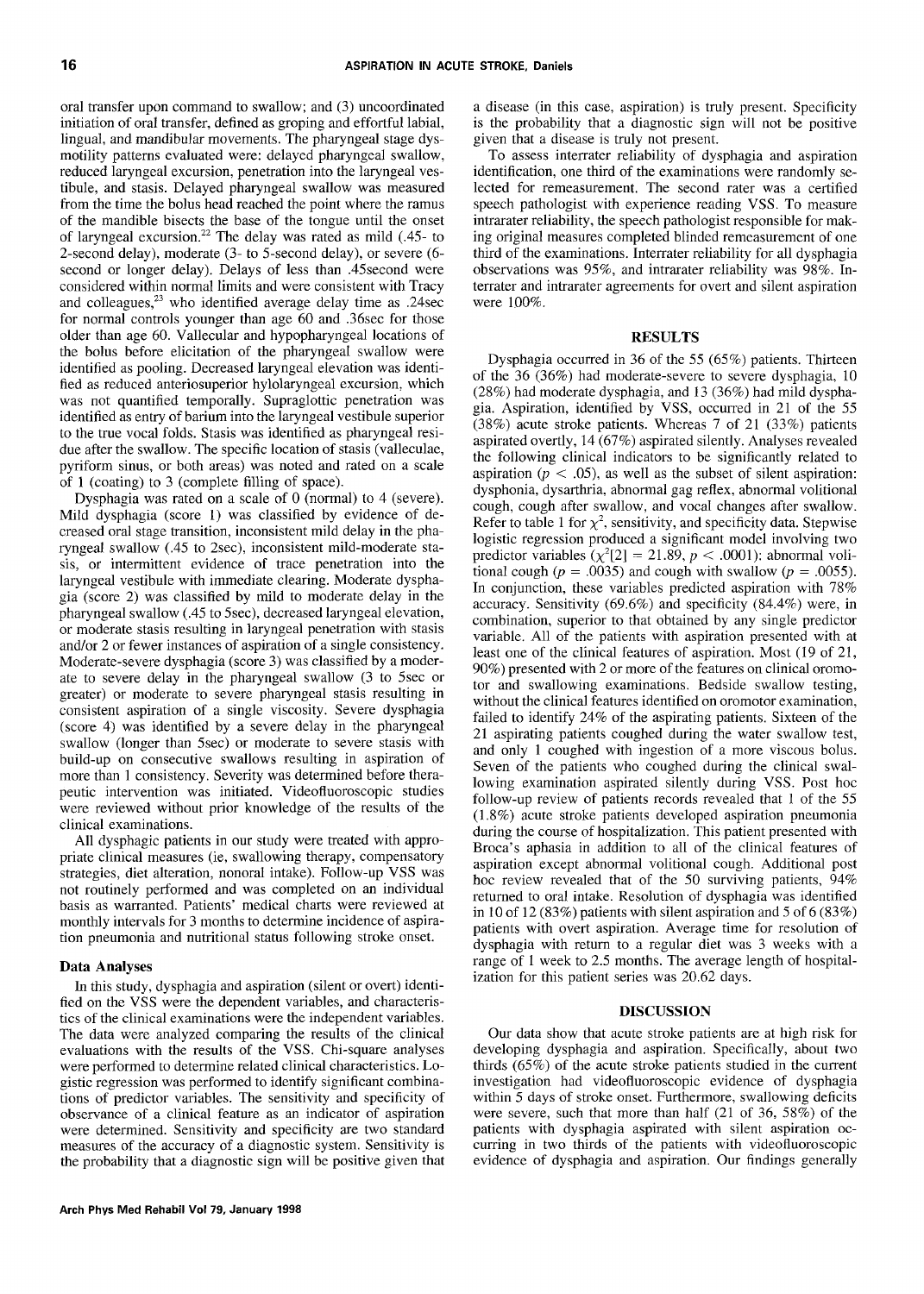|  | Table 1: Analysis of Clinical Predictors of Aspiration |  |  |  |  |
|--|--------------------------------------------------------|--|--|--|--|
|--|--------------------------------------------------------|--|--|--|--|

| Variable                  | % Correct<br>Classification | Sensitivity | Specificity | $x^2(1)$ |       |
|---------------------------|-----------------------------|-------------|-------------|----------|-------|
| Dysphonia                 | 70.9                        | 76.2        | 67.6        | 9.98     | .0016 |
| Dysarthria                | 61.8                        | 76.2        | 52.9        | 4.53     | .0333 |
| Abnormal gag              | 74.5                        | 61.9        | 82.4        | 11.25    | .0008 |
| Abnormal volitional cough | 76.4                        | 47.6        | 94.1        | 13.26    | .0003 |
| Cough with swallow        | 74.5                        | 57.1        | 85.3        | 10.95    | .0009 |
| Voice change with swallow | 67.3                        | 38.1        | 85.3        | 3.93     | .0473 |

support studies that have demonstrated a 30% to 50% incidence of dysphagia in stroke patients.<sup>18-22</sup> Using water swallow testing, Gordon and colleagues<sup>17</sup> found a  $45\%$  incidence of dysphagia in stroke patients, while Barer<sup>18</sup> found a  $30\%$  incidence of dysphagia, and Smithard et al<sup>21</sup> identified a 50% incidence. Using VSS, Kidd and coworkers<sup>20</sup> reported that  $42\%$  of their acute stroke patients aspirated, whereas Smithard<sup>21</sup> identified a  $21\%$ incidence. Unlike some of these other studies, we used VSS, which is more sensitive than water swallow tests in evaluating silent aspiration, and studied consecutive acute stroke patients, which may account for the increased incidence of dysphagia and aspiration in our sample. Our data extend previous studies that have demonstrated that dysphagia occurs commonly in stroke patients and suggests that aspiration, particularly silent aspiration, occurs more commonly than previously thought in acute stroke patients.

Our data also show that clinical tests performed at the bedside yield accurate measures of oropharyngeal functioning, and that impaired performance on specific clinical tests is a reliable predictor of patients at risk for aspiration. Specifically, the six clinical features of dysphonia, dysarthria, abnormal gag reflex, abnormal volitional cough, cough after swallow, and voice changes after swallow were all commonly associated with aspiration. Independently, these clinical features were predictive of aspiration, but the coexistence of abnormal volitional cough and cough with swallow predicted aspiration with 78% accuracy. Whereas all of the patients with aspiration presented with at least 1 of the 6 clinical oropharyngeal features, 90% of the patients presented with 2 or more features. These findings suggest that the presence of two or more clinical features of the oropharyngeal mechanism accurately predict the presence of aspiration in acute stroke patients, although this observation requires further study. Dysphonia, dysarthria, abnormal gag reflex, abnormal volitional cough, cough on the bedside examination, and vocal changes after swallowing have previously been associated with aspiration but only in groups of Chronic stroke patients<sup>1,2,10-13,16,17</sup> or in acute unilateral stroke patients.<sup>21</sup> In the current investigation, these findings were expanded to include consecutive acute stroke patients with unilateral and multiple lesions, and VSS was performed on all patients. Our findings show that the presence of specific clinical oropharyngeal deficits on bedside examination accurately predicts patients at risk for the development of aspiration in the acute phase. In addition, the incorporation of water swallow testing may enhance the utility of these clinical predictors, but bedside swallow testing without the clinical features identified on oromotor examination is not as useful in identifying patients at risk for the development of aspiration. In our sample, all but one of the patients who coughed with clinical swallowing examination and aspirated on VSS were identified with ingestion of water versus semisolid and solid consistencies. In our water swallow test, swallowing assessments were initiated with a 5-mL bolus and progressed to 10- and 20-mL volumes. Testing was discontinued if the patient coughed or demonstrated alterations in vocal quality immediately following or within 1 minute after swallowing. Previous investigations have evaluated clinical swallowing with either extremely small volumes<sup>21</sup> or volumes ranging from 50 to  $150$ mL.<sup>14-18</sup> Furthermore, these studies have not adjusted volume ingestion according to patient performance. Volumes of 5mL may be too small to identify dysfunction; however, volumes of 50mL or greater, with patients controlling the amount ingested, may risk aspiration of a large, uncontrolled amount of liquid and result in ensuing complications. Amounts of water administered during the examination should be calibrated and graded to prevent pulmonary complications, and the use of progressively larger volumes may enhance the utility of bedside water swallow testing. By testing the oropharyngeal mechanism as well as clinical swallowing, patients with aspiration, silent and overt, can be more accurately identified.

Our findings also have significant implications for the management of acute stroke patients. Although silent aspiration has previously been associated with stroke,<sup>14</sup> it has not been fully evaluated in acute stroke patients. Our data suggest that many stroke patients are at great risk for aspiration within the first few days following the acute stroke. The ensuing complications of aspiration, such as pneumonia, contribute to increased morbidity and mortality in the stroke population<sup>6,8,9,24</sup>; therefore, a complete and accurate assessment, including clinical oromotor and swallowing examinations within the first days of admission, is crucial to identify stroke patients at risk for aspiration to expedite the proper management of these patients. Although dysphagia may resolve in many stroke patients, proper initial management is essential to prevent the early complications of aspiration. In our study only 1 of the 21 patients who aspirated on VSS developed aspiration pneumonia during the course of hospitalization. Implementation of therapeutic maneuvers and diet alterations based on VSS results probably lowered this number. Given that the patients in our sample were treated for dysphagia, it is not possible to make predictions of the sensitivity of the six clinical parameters in the prediction of aspiration pneumonia, nor is it possible to determine the number of patients who would have developed pneumonia without therapeutic intervention.

Given that the incidence of dysphagia in our sample of acute stroke patients is higher than the incidence of dysphagia reported in chronic stroke patients, it is important to determine whether dysphagia and aspiration are transient in the acute stroke patient and to determine if specific clinical features predict recovery or persistent dysphagia. Follow-up review of patient records revealed that of the 18 surviving patients with initial aspiration, 83% returned to oral intake within  $\overline{3}$  months, with only 2 of these patients (11%) requiring diet modification. Neither duration of dysphagia nor the factors associated with persistent dysphagia were prospectively studied in this investigation. Previous studies in the acute stroke population found that dysphagia generally resolved within 7 to 14 days of the stroke.<sup>18,19</sup> In the studies that reported recovery of function, however, dysphagia and aspiration were documented only with clinical examination and the findings were not confirmed with radiographic or endoscopic evaluations. Several studies investigated dysphagia in the subacute stroke population,<sup>25-29</sup> but given that patients were assessed at variable times from stroke onset, it is not possible to accurately relate these data to dysphagia recovery.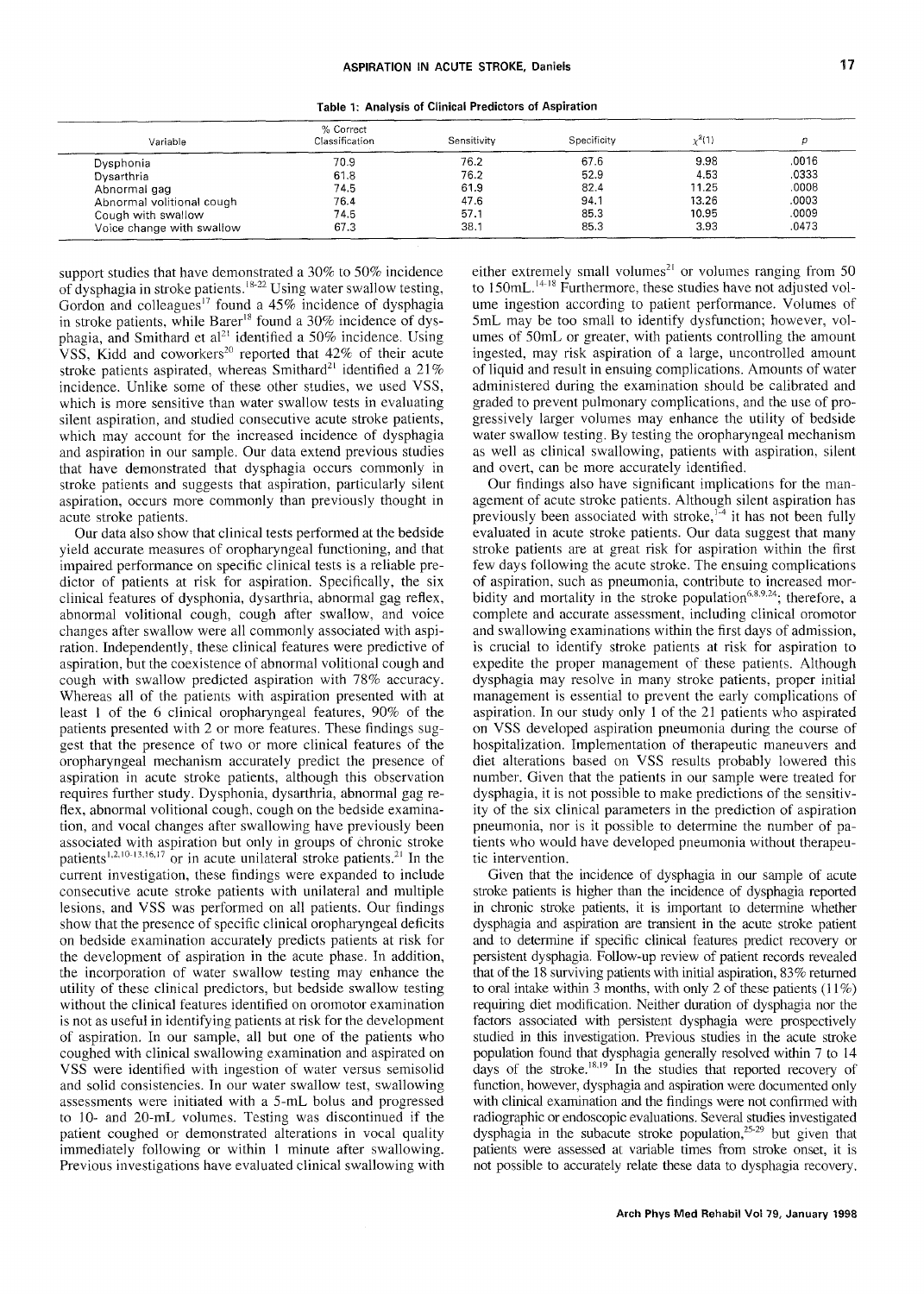Longitudinal investigations are warranted in the study of dysphagia following stroke to identify the duration and clinical features that may predict transient versus long-term deglutition disorders.

The clinical examination is not designated to replace the VSS, as actual oropharyngeal dysfunction and effects of therapy can only be hypothesized at bedside. Odderson and colleagues<sup>19</sup> noted that diet and dysphagia precautions were defined according to clinical results. In our study, however, the incidence of increased silent aspiration with ingestion of thicker liquid viscosities (ie, barium) versus water indicates that an arbitrarily prescribed diet (ie, thickened liquids) or therapy based on overt clinical features may be contraindicated. Unsafe swallow on clinical examination was found to be a better predictor of patient outcome versus aspiration on  $VSS<sub>1</sub><sup>21</sup>$  yet therapy based on the results of the two types of evaluation were not discussed. Not only does VSS specify dysphagia and aspiration in terms of oral, laryngeal, and pharyngeal dysfunction, specific therapeutic and diet considerations can be determined based on the physiologic findings of the VSS.

#### **CONCLUSIONS**

In our population of acute stroke patients evaluated within 5 days of stroke onset, silent aspiration occurred in two thirds of the patients who aspirated using VSS. On clinical examination, features of dysphonia, dysarthria, abnormal gag reflex, abnormal volitional cough, cough after swallow, and voice change after swallow were significantly related to aspiration and were predictors of the subset of silent aspiration. The prediction of patients at risk for aspiration was significantly improved by concurrent findings of abnormal volitional cough and cough with swallow on clinical examination. In addition, the presence of two or more of these clinical features may. accurately predict aspiration. These data suggest that a detailed and accurate clinical assessment is essential for the early identification of acute stroke patients at risk of aspiration to ensure proper management, to prevent ensuing complications, and to determine which patients may need VSS. Improving sensitivity and specificity in the clinical examination should facilitate consistency in referral for VSS and may reduce unnecessary radiographic procedures. The clinical examination is not designed to replace VSS, because actual oropharyngeal dysfunction and effects of therapy can only be hypothesized at the bedside. Although dysphagia may resolve spontaneously following stroke, these data show that the proper identification and management of dysphagia and aspiration during the acute phase reduces the complications of aspiration.

#### **References**

- 1. Homer J, Massey EW. Silent aspiration following stroke. Neurology 1988;38:317-9.
- 2. Linden P, Siebens AA. Dysphagia: predicting laryngeal penetration. Arch Phys Med Rehabil 1983;64:281-4.
- 3. Splaingard M, Hutchins B, Sulton L, Chaudhuri G. Aspiration in rehabilitation patients: videofluoroscopy vs bedside clinical assessment. Arch Phys Med Rehabil 1988;69:637-40.
- 4. Logemann JA. Evaluation and treatment of swallowing disorders. San Diego (CA): College Hill; 1983.
- 5. Holas MA, DePippo KL, Reding MJ. Aspiration and relative risk

of medical complications following stroke. Arch Neurol 1994;51: 1051-3.

- 6. Schmidt J, Holas M, Halvorson K, Reding M. Videofluoroscopic evidence of aspiration predicts pneumonia and death but not dehydration following stroke. Dysphagia 1994;9:7-11.
- 7. Johnson ER, McKenzie SW, Sievers A. Aspiration pneumonia in stroke. Arch Phys Med Rehabil 1993;74:973-6.
- Cunha BA. Hospital-acquired pneumonias: clinical diagnosis and treatment. Hosp Phys 1986;22:12-7.
- 9. Horner J, Massey EW, Riski JE, Lathrop DL, Chase KN. Aspiration following stroke: clinical correlates and outcome. Neurology 1988; 38:1359-62.
- 10. Homer J, Brazer SR, Massey EW. Aspiration in bilateral stroke patients: a validation study. Neurology 1993;43:430-3.
- 11. Horner J, Massey EW, Brazer SR. Aspiration in bilateral stroke patients. Neurology 1990;40:1686-8.
- 12. Linden P, Kuhlemeier KV, Patterson C. The probability of correctly predicting subglottic penetration from clinical observation. Dysphagia 1993;8:170-9.
- 13. Nathadwarawala KM, McGroary A, Wiles CM. Swallowing in neurological outpatients: use of a timed test. Dysphagia 1994;9:120-9.
- 14. Nathadwarawala KM, Nicklin J, Wiles CM. A timed test of swallowing capacity for neurological patients. J Neurol Neurosurg Psychiatry 1992;55:822-5.
- 15. DePippo KL, Holas MA, Reding MJ. Validation of the 3-oz water swallow test for aspiration following stroke. Arch Neurol 1992;49: 1259-61.
- 16. DePippo KL, Holas MA, Reding MJ. The Burke Dysphagia Screening Test: validation of its use in patients with stroke. Arch Phys Med Rehabil 1994;75:1284-6.
- 17. Gordon C, Hewer RL, Wade DT. Dysphagia in acute stroke. BMJ 1987;295:411-4.
- 18. Barer DH. The natural history and functional consequences of dysphagia after hemispheric stroke. J Neurol Neurosurg Psychiatry1989;52:236-41.
- 19. Odderson IR, Keaton JC, McKenna BS. Swallow management in patients on an acute stroke pathway: quality is cost effective. Arch Phys Med Rehabil 1995; 76:1130-3.
- 20. Kidd D, Lawson J, Nesbitt R, MacMahon J. Aspiration in acute stroke: a clinical study with videofluoroscopy. Q J Med 1993;86:825-9.
- 21. Smithard DG, O'Neill PA, Park C, Morris J, Wyatt R, England R, et al. Complication and outcome after acute stroke: does dysphagia matter? Stroke 1996; 27:1200-4.
- Logemann JA. Manual for the videofluorographic study of swallowing. 2nd ed. Austin (TX): Pro Ed; 1993.
- 23. Tracy JF, Logemann JA, Kahrilas PJ, Jacob P, Kobara M, Krugler C. Preliminary observations on the effects of age on oropharyngeal deglutition. Dysphagia 1989;4:90-4.
- 24. Reynolds PS, Gilbert L, Knappertz VA, Tegeler CH, Wayne SL, Crenshaw C, et al. Pneumonia after ischemic stroke: effect on outcomes and identification of high-risk patients (abstract). Neurology 1996;46:A324.
- 25. Robbins J, Levine RL. Swallowing after unilateral stroke of the cerebral cortex: Preliminary experience. Dysphagia 1988;3:11-7.
- 26. Robbins J, Levine RL, Maser A, Rosenbek JC, Kempster GB. Swallowing after unilateral stroke of the cerebral cortex. Arch Phys Med Rehabil 1993;74:1295-1300.
- 27. Chen MYM, Ott DJ, Peele VN, Gelfand DW. Oropharynx in patients with cerebrovascular disease: evaluation with videofluoroscopy. Radiology 1990; 176:641-3.
- 28. Shanahan TK, Logemann JA, Colangelo L, Halper AS. Swallowing function and lesion site in stroke patients (abstract). ASHA 1995; 37:90.
- 29. Teasell RW, Bach D, McRae M. Prevalence and recovery of aspiration poststroke: a retrospective analysis. Dysphagia 1994;9:35-9.